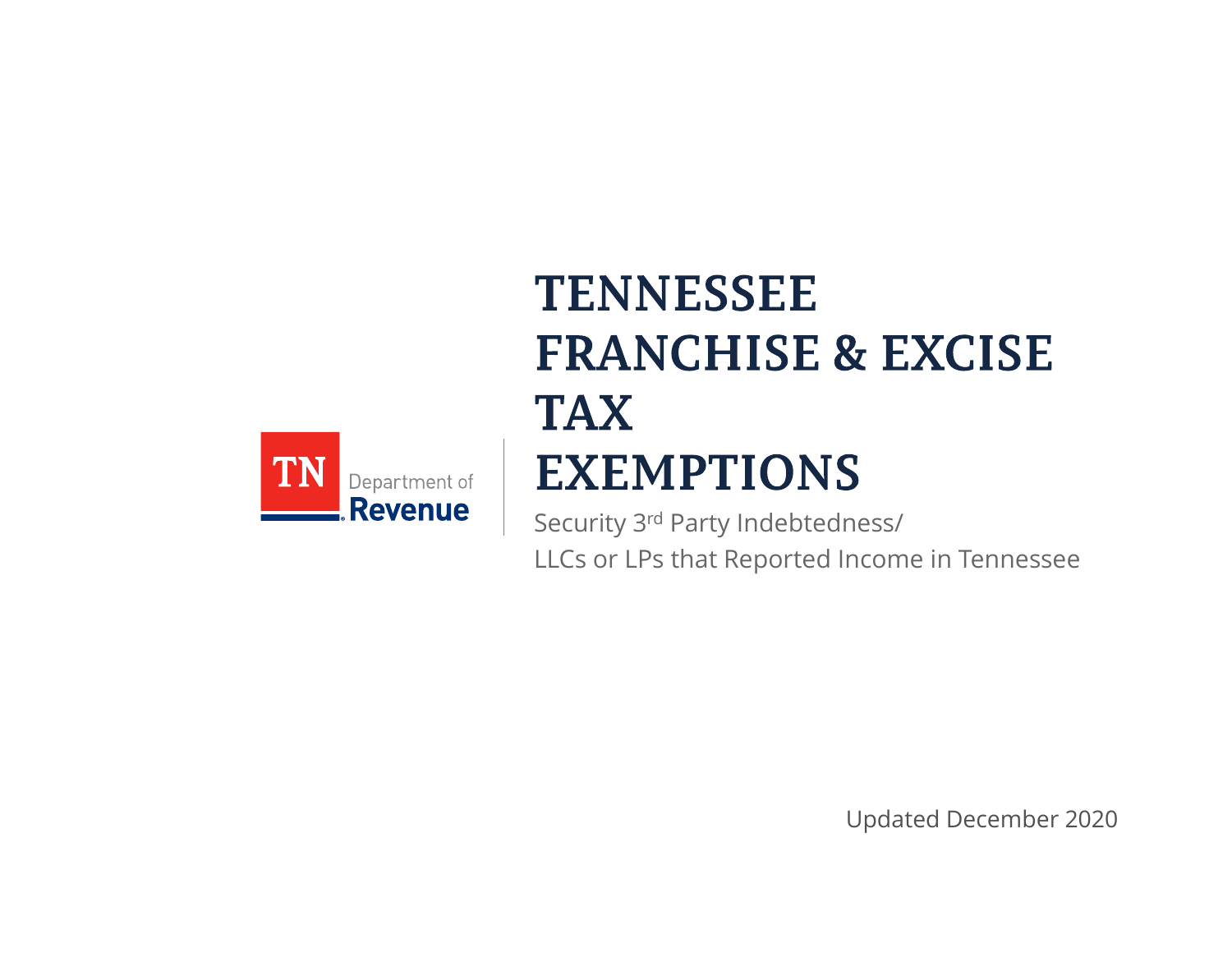- 
- **Qualifications**<br> **Qualifications**<br> **a** Tenn. Code Ann. § 67-4-2008(7)<br> **a** Limited liability companies, limited liability partnership<br>
partnerships, or business trusts existing on May 1.199 Limited liability companies, limited liability partnerships, limited partnerships, or business trusts existing on May 1,1999
- Entity is at least 98% owned by corporate members of an affiliated group and was formed exclusively to acquire notes from affiliated group members. Examples include:
	- **Q** Accounts receivable
	- $\Box$  Installment sales contracts
	- **D** Similar evidence of indebtedness

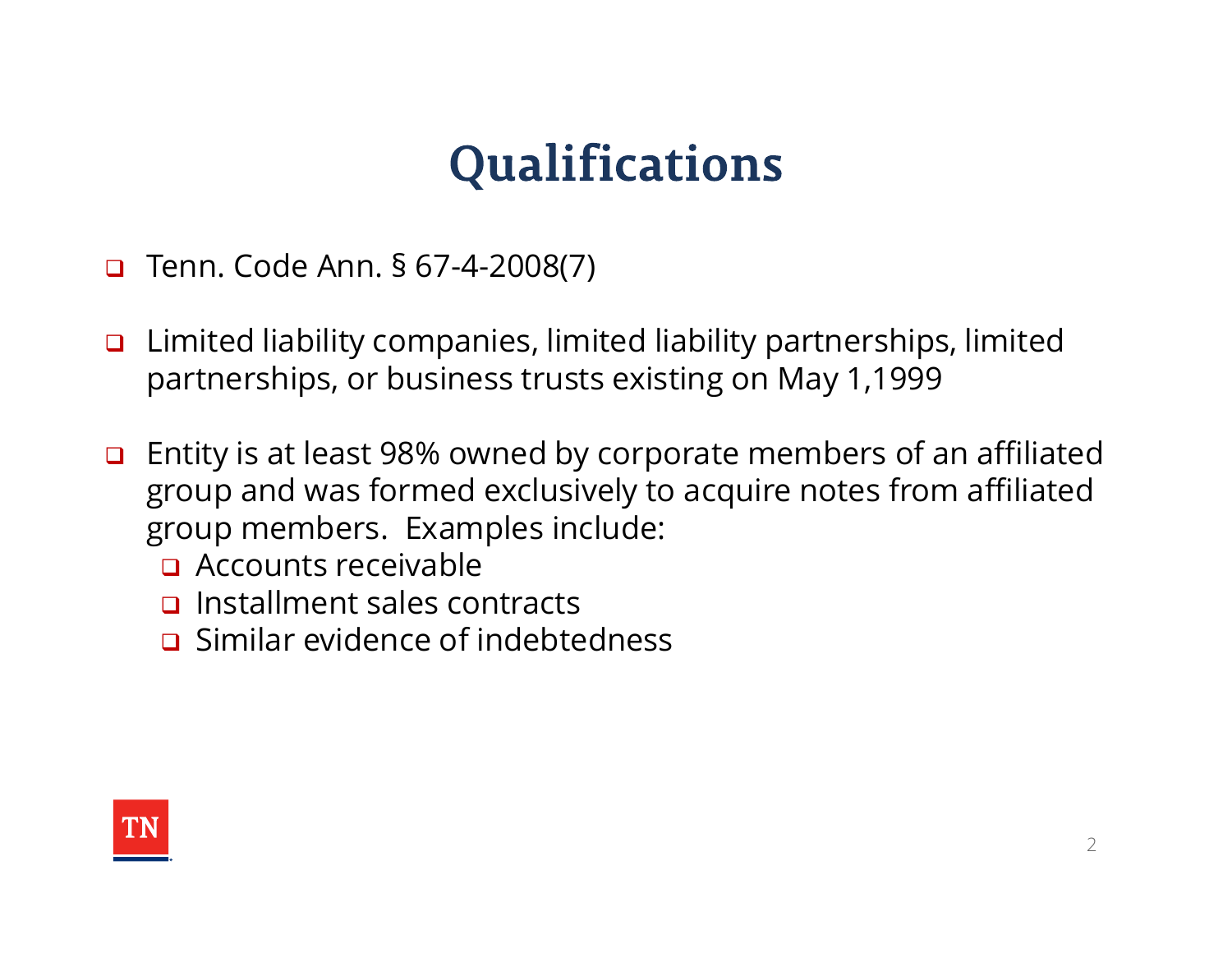### **Additional Qualifications**

- $\Box$  At least 80% of the entity's income from assets is included in the income of a corporation doing business in Tennessee and subject to applicable allocation and apportionment rules
- $\Box$  The assets serve as security for third party borrowings or securitized indebtedness acquired by third parties

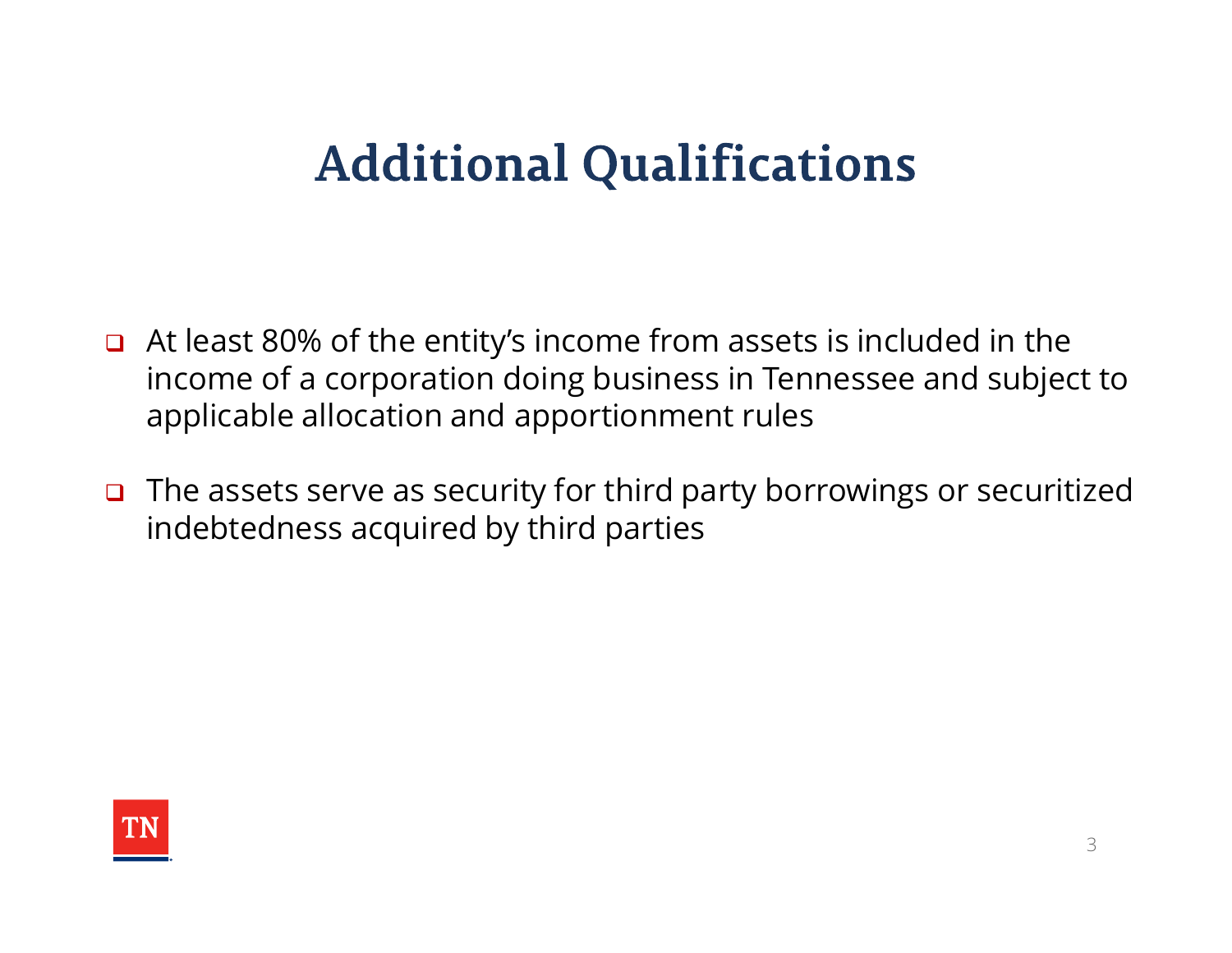## **Registration**

- Must file an application for exemption on form FAE 183, Application for Exemption/Annual Exemption Renewal, in order to receive the exemption
- If the entity does not meet the exemption requirements in any given year, it is taxable on all activities for that year
	- A completed franchise and excise tax return (FAE170) must be filed electronically with payment of any taxes due by the 15th day of the fourth month following the close of the taxable year

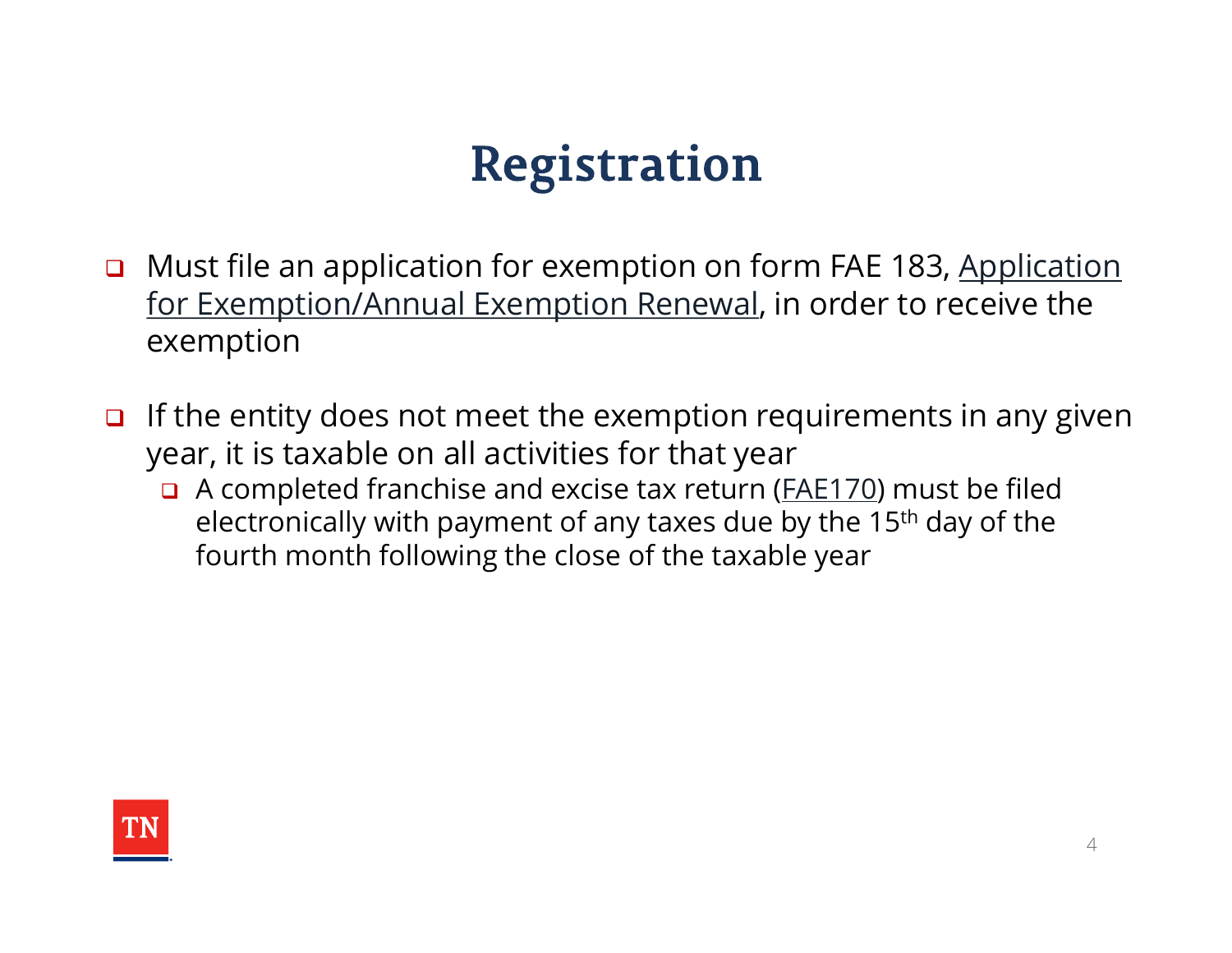### Renewal

- **D** Must annually certify that they continue to be eligible for the exemption
- $\Box$  Both the initial application and the annual renewal are filed on form FAE 183
	- $\Box$  This form with the appropriate sections completed must be submitted by the 15th day of the fourth month following the close of the entity's taxable year
- $\Box$  Entities requesting an extension for federal income tax are automatically granted an extension

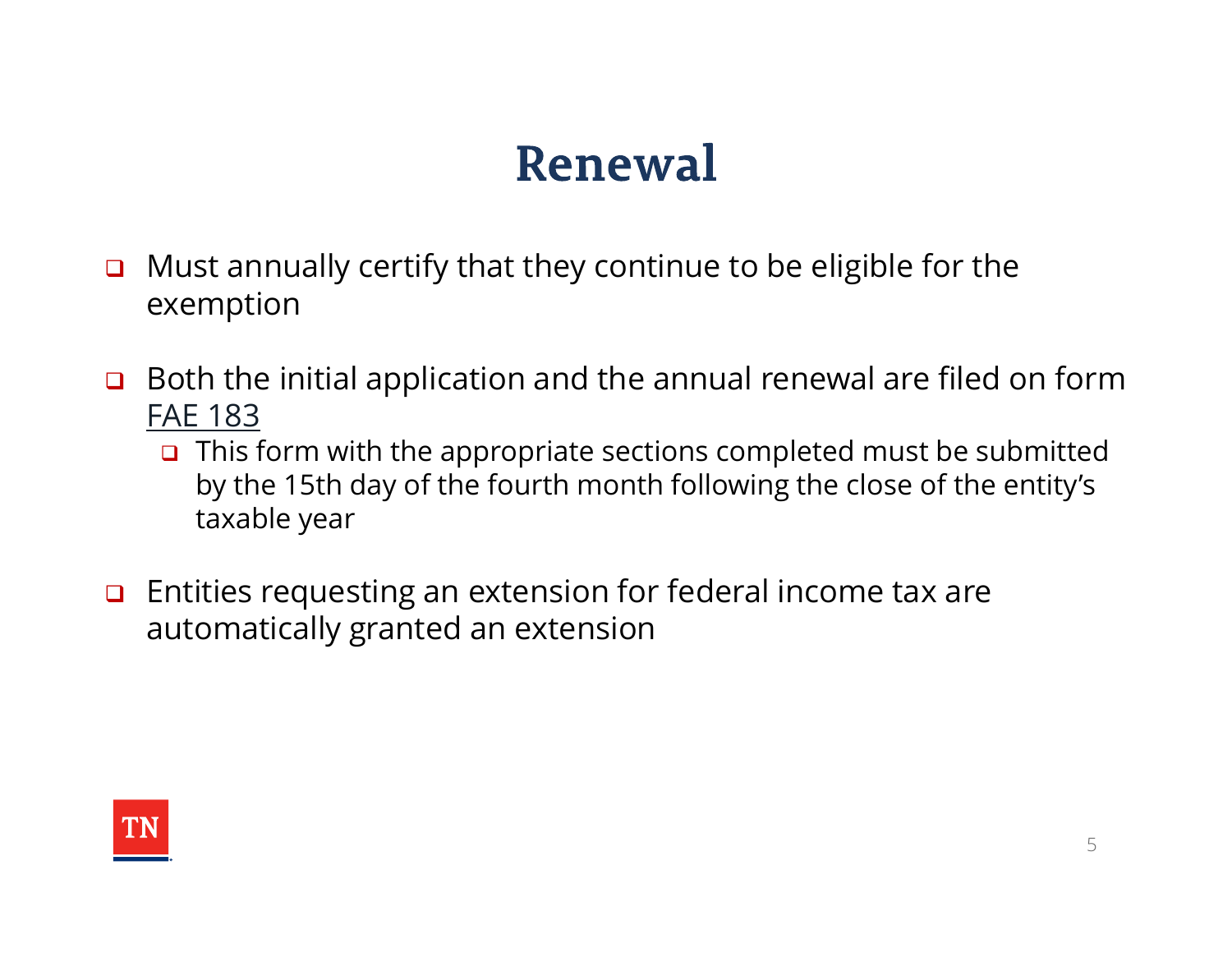- Application for Exemption/Annual Exemption Renewal Resources<br>
Q Application for Exemption/Annual Exemption Renewal<br>
Q Franchise and Excise Tax Return, <u>Form 170</u><br>
Q Tenn. Code Ann. § 67-4-2008(7)
- Franchise and Excise Tax Return, Form 170
-